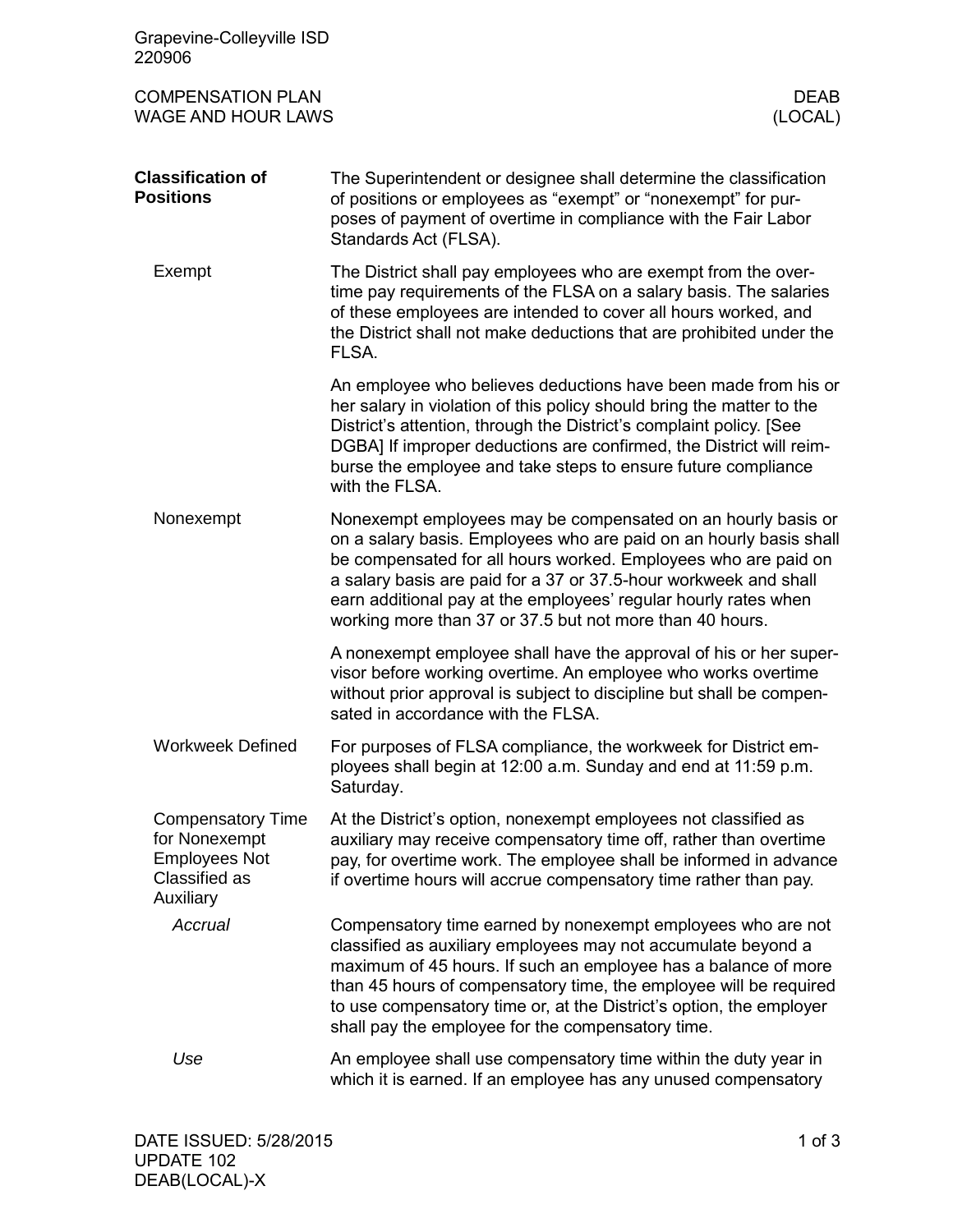| Grapevine-Colleyville ISD<br>220906                                                  |                                                                                                                                                                                                                                                                                                                                                                                                              |                        |
|--------------------------------------------------------------------------------------|--------------------------------------------------------------------------------------------------------------------------------------------------------------------------------------------------------------------------------------------------------------------------------------------------------------------------------------------------------------------------------------------------------------|------------------------|
| <b>COMPENSATION PLAN</b><br>WAGE AND HOUR LAWS                                       |                                                                                                                                                                                                                                                                                                                                                                                                              | <b>DEAB</b><br>(LOCAL) |
|                                                                                      | time remaining at the end of a duty year, the employee shall re-<br>ceive overtime pay.                                                                                                                                                                                                                                                                                                                      |                        |
|                                                                                      | Compensatory time may be used at either the employee's or the<br>District's option. An employee may use compensatory time in ac-<br>cordance with the District's leave policies and if such use does not<br>unduly disrupt the operations of the District. [See DEC(LOCAL)]<br>The District may require an employee to use compensatory time<br>when in the best interest of the District.                   |                        |
| <b>Compensatory Time</b><br>for Nonexempt<br>Employees<br>Classified as<br>Auxiliary | At the District's option, nonexempt employees classified as auxil-<br>iary may receive compensatory time off, rather than overtime pay,<br>for overtime work. The employee shall be informed in advance if<br>overtime hours will accrue compensatory time rather than pay.                                                                                                                                  |                        |
| Accrual                                                                              | A nonexempt employee classified as an auxiliary employee (i.e., in<br>the following departments: distribution services, transportation,<br>maintenance and custodial services, print shop, food service, and<br>aquatics) shall accrue compensatory time only in accordance with<br>the following:                                                                                                           |                        |
|                                                                                      | The employee shall agree in writing to accrue compensatory<br>1.<br>time rather than pay for overtime worked.                                                                                                                                                                                                                                                                                                |                        |
|                                                                                      | 2.<br>The supervisor shall approve overtime only for bona fide work<br>or business purposes and shall document the need for over-<br>time work.                                                                                                                                                                                                                                                              |                        |
|                                                                                      | Compensatory time shall be available for use only after it is<br>earned. Compensatory time earned by nonexempt employees<br>classified as auxiliary employees may not accrue beyond a maxi-<br>mum of 32 hours.                                                                                                                                                                                              |                        |
| Use                                                                                  | An employee shall use compensatory time within the duty year in<br>which it is earned. If an employee has any unused compensatory<br>time remaining at the end of a duty year, the employee shall re-<br>ceive overtime pay.                                                                                                                                                                                 |                        |
| Use of<br>Compensatory<br>Time for<br>Inclement<br>Weather                           | A nonexempt employee classified as an auxiliary employee shall<br>be permitted to use compensatory time to offset the loss of pay<br>caused by closing school for inclement weather. To exercise this<br>option, the employee shall submit the appropriate paperwork prior<br>to the payroll deadline for the week in which the inclement weather<br>occurred. [See DEC and DED for available leave options] |                        |
| Use of<br>Compensatory<br><b>Time for Winter</b><br><b>Break</b>                     | A nonexempt employee classified as an auxiliary employee shall<br>work more than eight hours per day during the two weeks of winter<br>break in order to receive a paycheck for a 40-hour workweek; how-                                                                                                                                                                                                     |                        |
| DATE ISSUED: 5/28/2015<br><b>UPDATE 102</b>                                          |                                                                                                                                                                                                                                                                                                                                                                                                              | $2$ of $3$             |

DEAB(LOCAL)-X